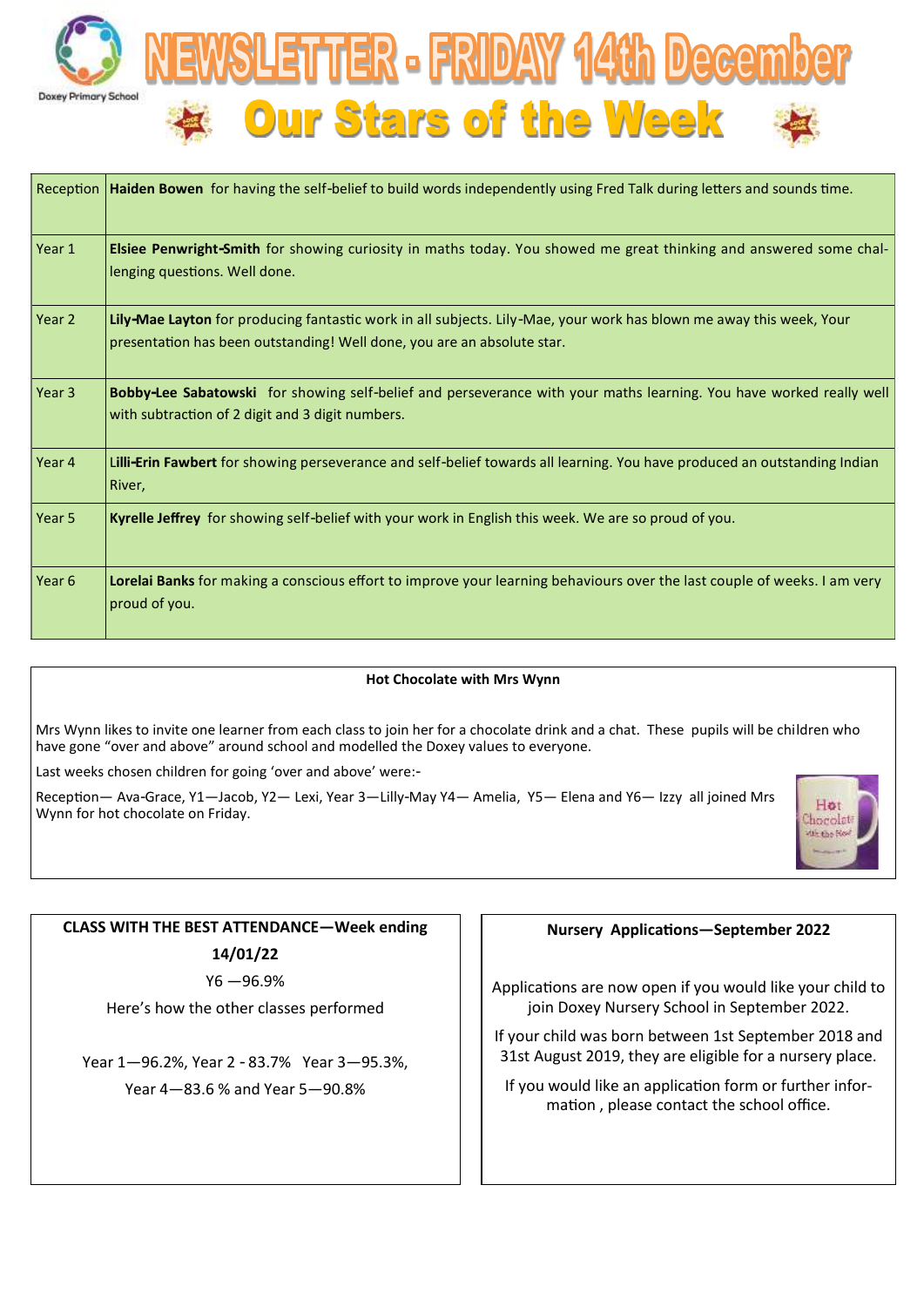## **Lunch time Clubs**

The School Council along with Mrs Sergeant have been very busy organising lunch time clubs for pupils. Places are limited to 12 pupils per club but these will be monitored by staff. Please share the details of the clubs below with your children so that they know they have an option of attending them during the lunch time period.

| Day            | KS1 Years 1 & 2                                         | LKS1 Years 3 & 4                                                           | <b>UKS2 Years 5 &amp; 6</b>                                                          |
|----------------|---------------------------------------------------------|----------------------------------------------------------------------------|--------------------------------------------------------------------------------------|
| <b>Monday</b>  | Colouring - Mrs Laing<br><b>Year 2 Classroom</b>        | Reading - Miss Skelton<br>Library                                          | Chess-Mrs Sergeant<br><b>Computer Room</b>                                           |
| <b>Tuesday</b> | Reading-Mrs Braybrook<br><b>Reception Class Room</b>    | Colouring-Mrs Glover<br><b>Music Room</b>                                  | Lego-Miss Skelton<br><b>Computer Room</b>                                            |
| Wednesday      | Jigsaws-Mrs Page<br><b>Music Room</b>                   | Computing-Miss Skelton<br><b>Computer room</b>                             | Computing - Miss Skelton<br><b>Computer room</b><br>Reading-Miss Nickolls<br>Library |
| Thursday       | Lego-Mrs Page<br><b>Music Room</b>                      | Computing-Mr Gee<br><b>Computer Room</b><br>Lego-Mrs Hall<br><b>Mobile</b> | Computing-Mr Gee<br><b>Computer Room</b>                                             |
| Friday         | Model Making-Mrs<br>Braybrook<br><b>Reception Class</b> | Computing-Mrs Laing<br><b>Computer Room</b>                                | Computing-Mrs Laing<br><b>Computer Room</b>                                          |

## **Please note places can NOT be booked**

### **Sickness and Diarrhoea**

If your child has had sickness or diarrhoea, please keep them off school for 48 hours from the last bout of Sickness or diarrhoea. This is to prevent the spread of infection in line with Public Health Guidelines.

### **Thank you for your co-operation**

# **NUMBER DAY—FRIDAY 4th February DRESS UP FOR DIGITS**

This year we will be raising money for the NSPCC by taking part in Number Day on **Friday 4th February.**

For a donation children can come to school 'Dressed for digits' wearing any item of clothing with a number. We will be enjoying Maths games and problem solving all day. See the pictures below for ideas.